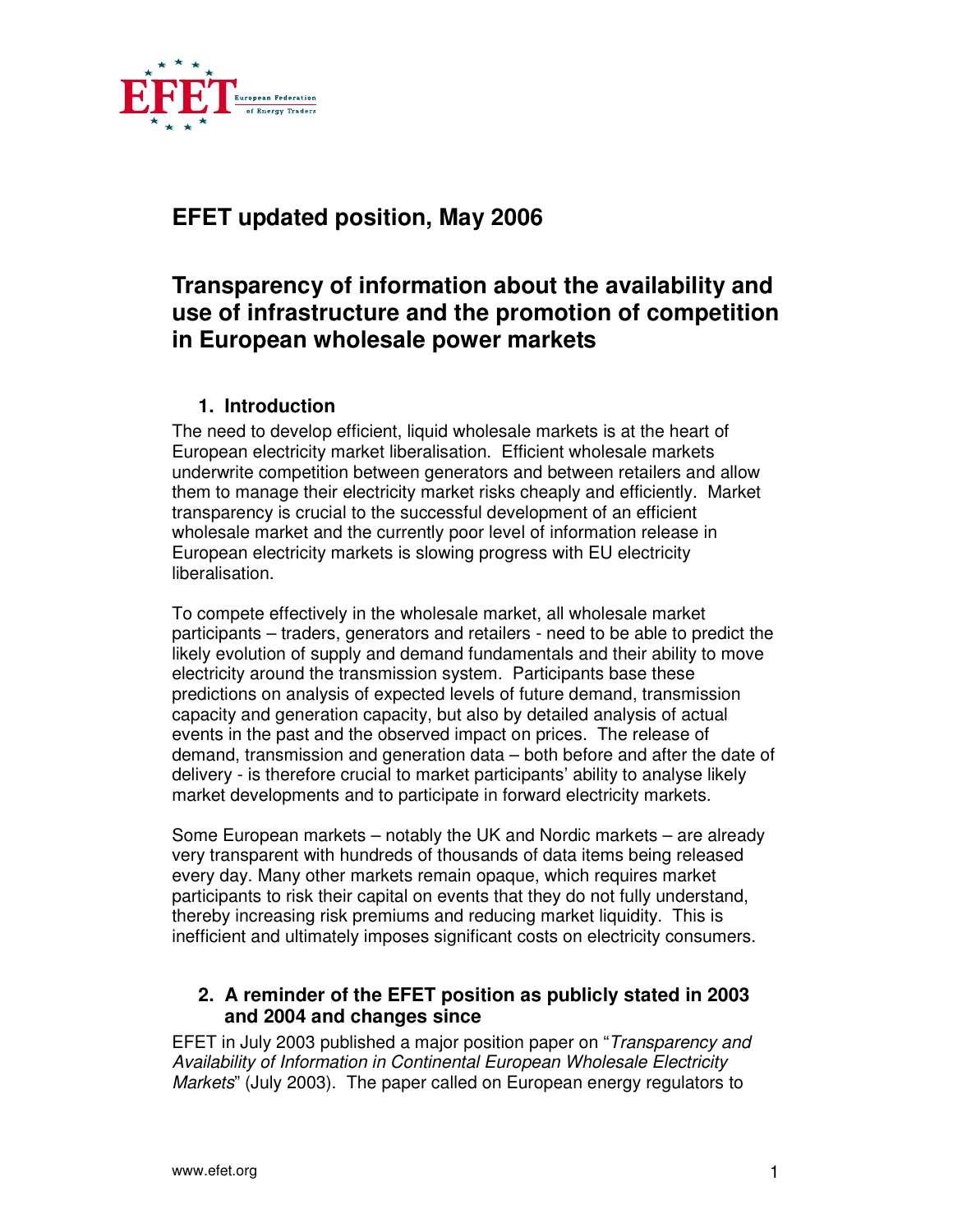

secure the release of more information about transmission, demand and generation in European electricity markets. We concluded that this is necessary, to help overcome the lack of transparency then (and indeed still now) hindering the development of efficient wholesale markets in the UCTE area. Further information release, we said, would improve wholesale market competition, remove entry barriers and underpin the acceleration of European liberalisation.

Specifically, EFET requested that European energy regulators work to secure the release of *post-delivery* data on each generating plant's production, actual demand by market hub and the physical flows across transmission links between markets. This information should be supplemented, we stated in 2003, by forecast demand data, forecasts of net cross border transmission capacity and forecasts of available cross border transmission capacity, taking account of any prior commitments under long-term contracts. We called on Regulators subsequently in consultative meetings to consider the best way to release information on forecast production plant availability, without compromising generators' commercial confidentiality. We recognised in a further statement in 2004 that some aggregation of forecast generation data – by market hub and by fuel type, after proper consultation – was likely to be appropriate, at least in a transitional phase, in most relevant geographic markets.

Since that time individual EFET national and regional electricity task forces have been working with relevant regulators and TSOs with a view to achieving improvements. Notably we provided ideas to the Dutch and French regulators, as well as TenneT and RTE, as to how they might move forward; our central and eastern European and German task forces have also engaged regional regulators and TSOs in debates about provision of more data. Until very recently, however, most large generators in continental Europe have remained intractable in their opposition to release of ex ante plant availability data. Dutch generators are obliged since 2005 to publish some aggregated forecasts, however. Then on 10 April this year the four major operators of power plants in Germany started making available to the market through an EEX electronic platform some ex ante generating capacity availability figures, aggregated by fuel type for the whole of Germany, as well as hourly day-after actual generation statistics, again aggregated by fuel type nationally.

#### **3. The guidelines and tabulated data sets suggested by ERGEG as of March 2006**

We broadly support the intention behind the guidelines as drafted in the consultation document published on 15 March 2006. However, we find many statements too tentative, are disappointed that a "minimum acceptable standard" approach is offered, rather than a true vision of how to progress towards complete transparency, and we miss any timetable for further improvements.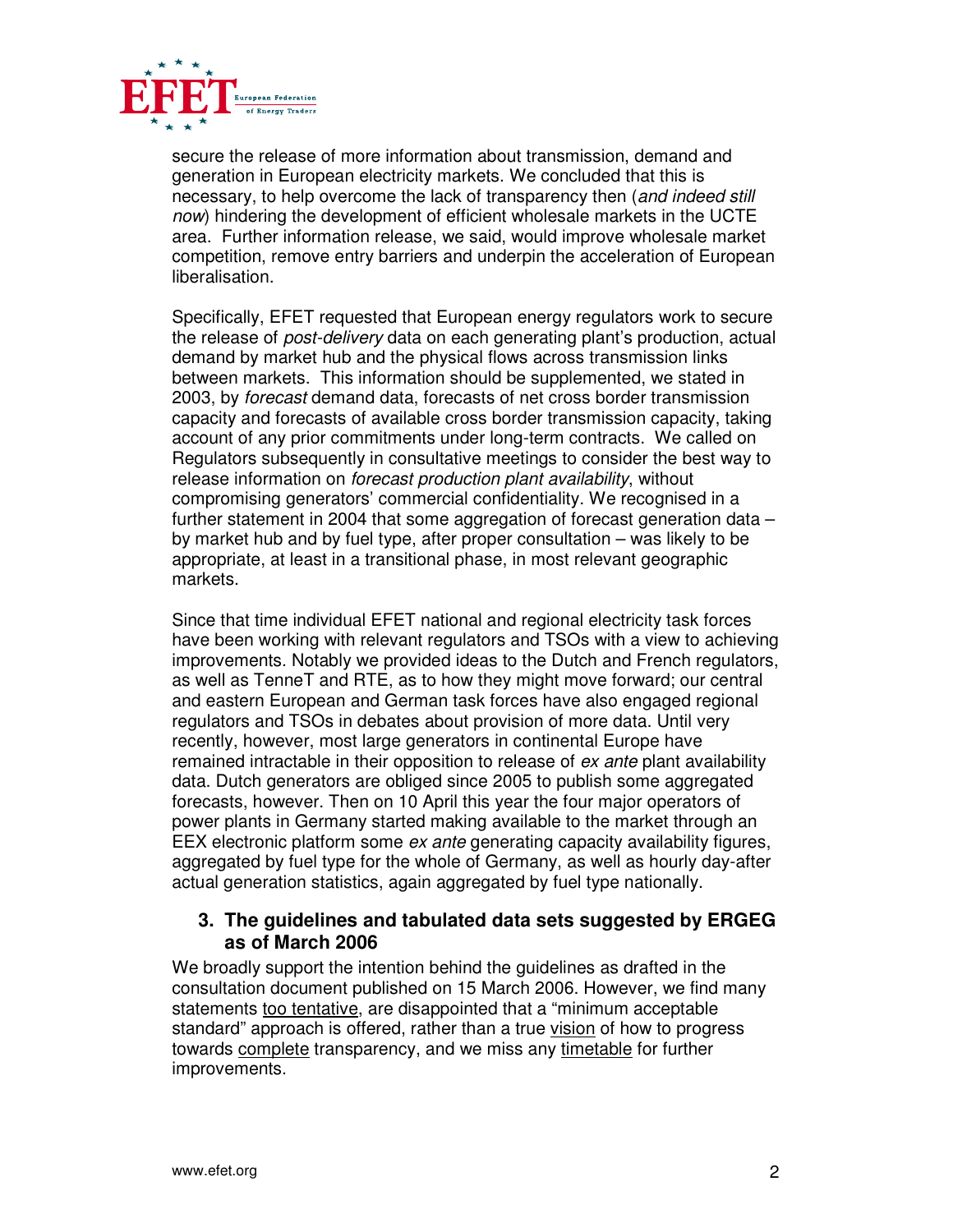

In contrast to the often very tentative, vague and inconclusive statements set out in section 2 of the ERGEG draft Guidelines on transparency, we find the stipulations about the types of information required by the market set out in section 3 and in the tables of the Annex clearer and mostly appropriate.

Here a few specific observations on the content of the tables are required:

- **Table 2:** The data sets listed are comprehensive, with the exception of information about constraints expected or actually transpiring within national borders. Especially within large control areas or complex national high voltage systems, the occurrence of constraints from time to time can have a significant impact on the actual merit order of generating plant and may also affect cross border flows. Conversely, if potentially binding constraints are not declared internally within a control area, this may bring plants located inside it unexpectedly onstream and have an adverse effect on the maximum allocation of transmission capacity at proximate international interconnections.
- **Table 3:** 
	- Installed generation capacity: Why not immediately by single generator block rather than aggregated?
	- Ex ante scheduled generation: Any regulatory tolerance of aggregation of plant availability data within control areas needs closer definition by reference to fuel types as well as industry and market structure and needs a timetable for phasing towards disclosure per plant. (See sections 6 and 7 of this paper below, for EFET proposals.)
	- Unexpected plant outages: A separate stipulation for prompt publication of this data should be inserted
	- Ex post production: The data should be disclosed plant by plant as near to real time as practicable.
- **Table 4:** The data sets suggested are fine, as far as they go, but no mention is made of transparency regarding intra-day markets. Market participants can best avoid being out of balance and thereby penalisation if they are able to adjust their positions after the D-1 gate closure but ahead of the implementation of TSO balance mechanisms. In order to do this they need information about bids and offers, which can be accepted within a national system or control area and about remaining available cross-border transmission capacity within day.

## **4. What grounds for non-publication of ex ante or ex post generation data?**

We endorse the statement at the start of section 2.1 of the draft guidelines, "… that information shall generally be made available to market participants unless there is a clear reason against it… " However, the document fails to go on to identify what such a reason might really be. There is mention in succeeding paragraphs of commercial confidentiality, cost-benefit analyses, national security and the need to ring-fence any withheld data. But no analysis is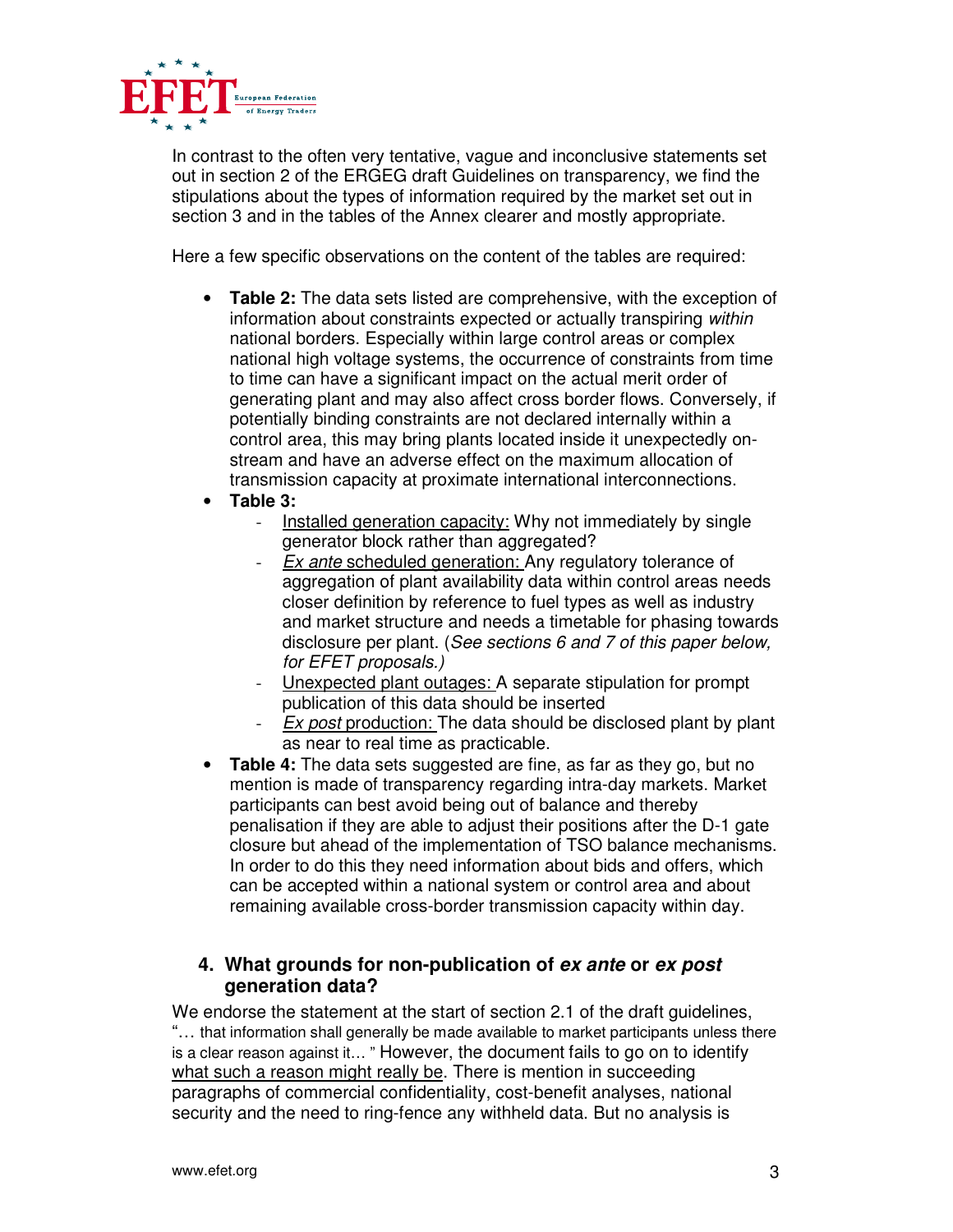

offered of why and when any of these considerations might result in a particular regulator assenting to the withholding of data by a particular corporation, acting as system operator and/or generator, from the market.

Part of the alleged difficulty with publication of advance information about generation plant availability revolves around two arguments:

- The idea that publication may allow especially larger generators at least tacitly to collude in setting prices
- The risk that smaller generators may be exposed to exploitative trading strategies from large competitors if an outage shows that they are short

The ERGEG document suggests that individual national regulators may judge that publication of data could facilitate collusion. However, EFET in 2003 concluded that, collusion could indeed be a problem in concentrated markets. But we went on to advocate that a concentrated industry structure should be a matter for longer term political resolution, whilst in the meantime the behaviour of dominant market participants was best addressed by either financial regulators (responsible for new market abuse legislation relevant to commodity derivatives trading) or competition authorities, on a case-by-case basis. Specific instances or risks of collusion could not constitute a justification for an overall failure to release the types of information required by a competitive market. Nearly all traders remain of the opinion that the benefits of information release still outweigh any potential detriment, largely because collusion can be an equal – if not a greater – problem in opaque markets and because greater transparency at least contributes to the better identification, and policing of, and competitive responses to, collusion. Using concentration and collusion as grounds to withhold information therefore risks creating a vicious circle, where competition is stifled because of the absence of information, but information is not released, effectively owing to the lack of effective competition.

Regarding the commercial exposure of smaller generators: In a liquid, competitive wholesale power market, the commercial detriment to any particular market participants from requiring generators to release ex ante generation information to other and potential market participants is likely to be limited. Larger, vertically integrated players with a portfolio of generation assets, customers and wholesale traded positions (physical or indeed financial) can surely look after their own potential exposures when releasing purely physical asset related data. However, in illiquid markets, revelation of unplanned outage information can potentially damage the commercial position of smaller players. For example, a single site generator is less likely to have access to a portfolio of assets and contractual purchases (including options) to cover its unforeseen outages, making it more likely that a requirement to reveal outage information will reveal its overall exposed commercial position to the market. In such illiquid markets, smaller generators may thus have to buy in power at short notice – or resort to balancing arrangements - at prices controlled by their larger competitors or alternatively countenance high premiums in buying options to cover potential outages in advance. The actual exposure will of course depend on what is the fuel type of the price setting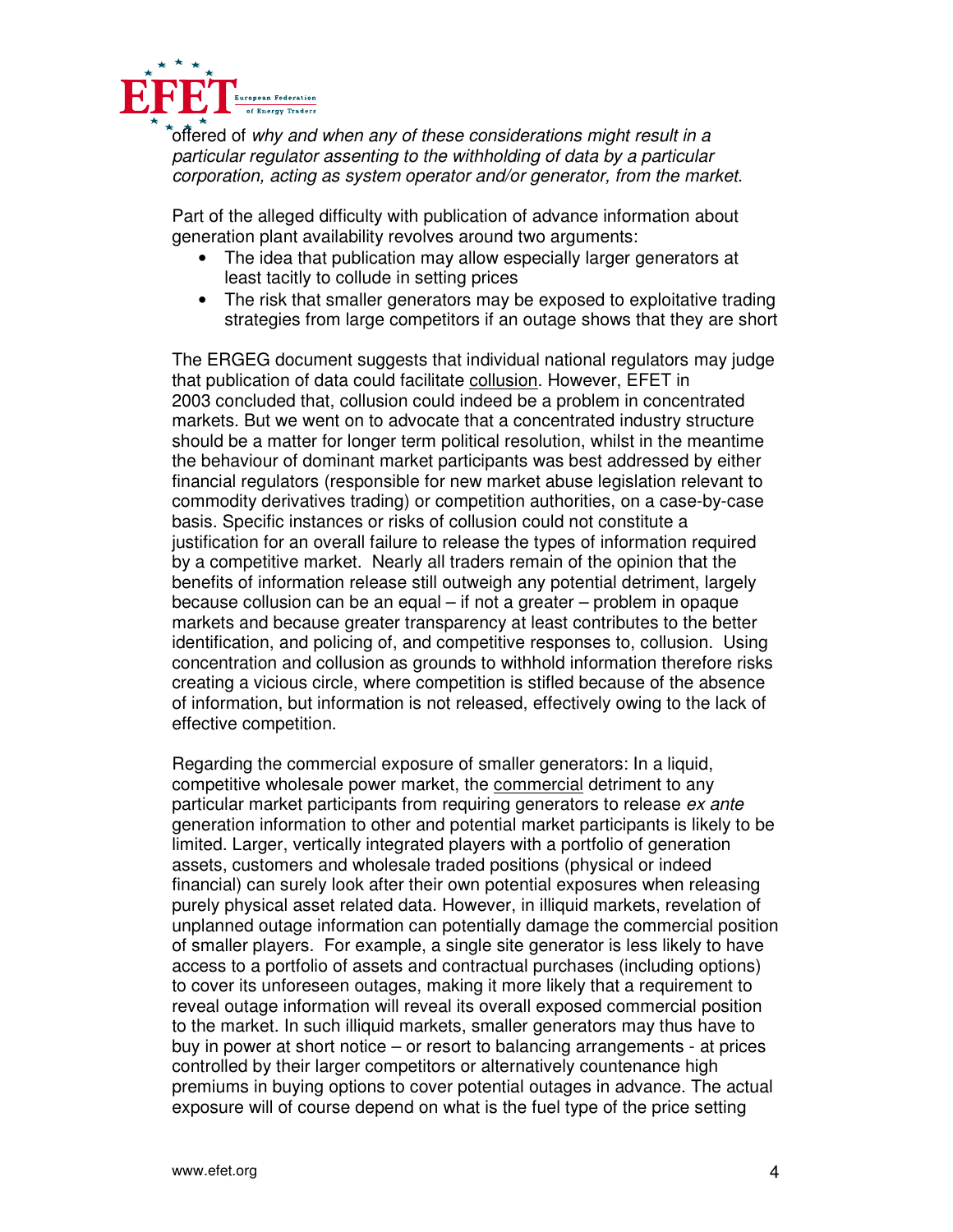

plant in the particular geographic market during the hours of outage in question. So there may be a case for temporarily differentiating the ex ante and immediate ex post disclosure obligation of small, independent generators in isolated, illiquid national markets; but this difficulty need not stand in the way of rapid improvements in the disclosure regimes across the more mature power markets of continental western Europe.

## **5. Clarity of assumptions used by TSOs in estimating cross border transmission capacity**

The EFET position papers on transparency of 2003 and 2004 did not cover specifically the calculation by TSOs of how much transmission capacity should be allocated from time to time for market participants' cross border nominations. But in another major paper in November 2005 ("Reforming the Management of Electricity Transmission Congestion in the EU Internal Market: An EFET Vision") we argued strongly for a new commercial approach towards capacity allocation and a close examination by regulators of whether TSOs are complying with their obligation to maximise the availability of capacity at national borders.

Both article 5 of EU Regulation n°1228/2003 and the soon to be adopted Congestion Management Guidelines under it state that calculation of crossborder capacities must be published, after approval by Regulatory Authorities. For this purpose, we have noted that CRE, CREG and Dte, in a common roadmap, suggested for wholesale power markets in France, Belgium and the Netherlands and published in December 2005, state that it is critical that the three national TSOs start by sharing a common set of information and of forecasts. EFET applauds their idea that the TSOs should exchange:

- 1. Their best estimations of detailed generation and demand patterns;
- 2. Network topology and relevant characteristics in full detail;

3. Available data on already committed transactions.

Based on a then common and optimally updated set of information and forecasts, the three TSOs have been asked, by 1st August 2006, to publish a common, coordinated, transparent and non-discriminatory method for the calculation of both "long-term" capacities (i.e. annual and monthly timeframes) and "short-term" capacities (i.e. day-ahead, intra-day and balancing timeframes). They have been told that the calculation method must include rules for the sharing of available capacities on coupled interconnections and define cooperation measures for optimized scheduling of maintenance periods and for curative cross-border re-dispatching.

In the view of EFET the evaluation by the three regulators of the TSOs' submitted calculation method must be critical and thorough. That goes equally for future scrutiny by regulators in other countries of NTC, ATC and/or flow based cross border profiles offered by TSOs to nominating market participants. In particular inflexible and minimum estimates of potential loopflows, the exclusion or inflexible estimation of counter-flows and the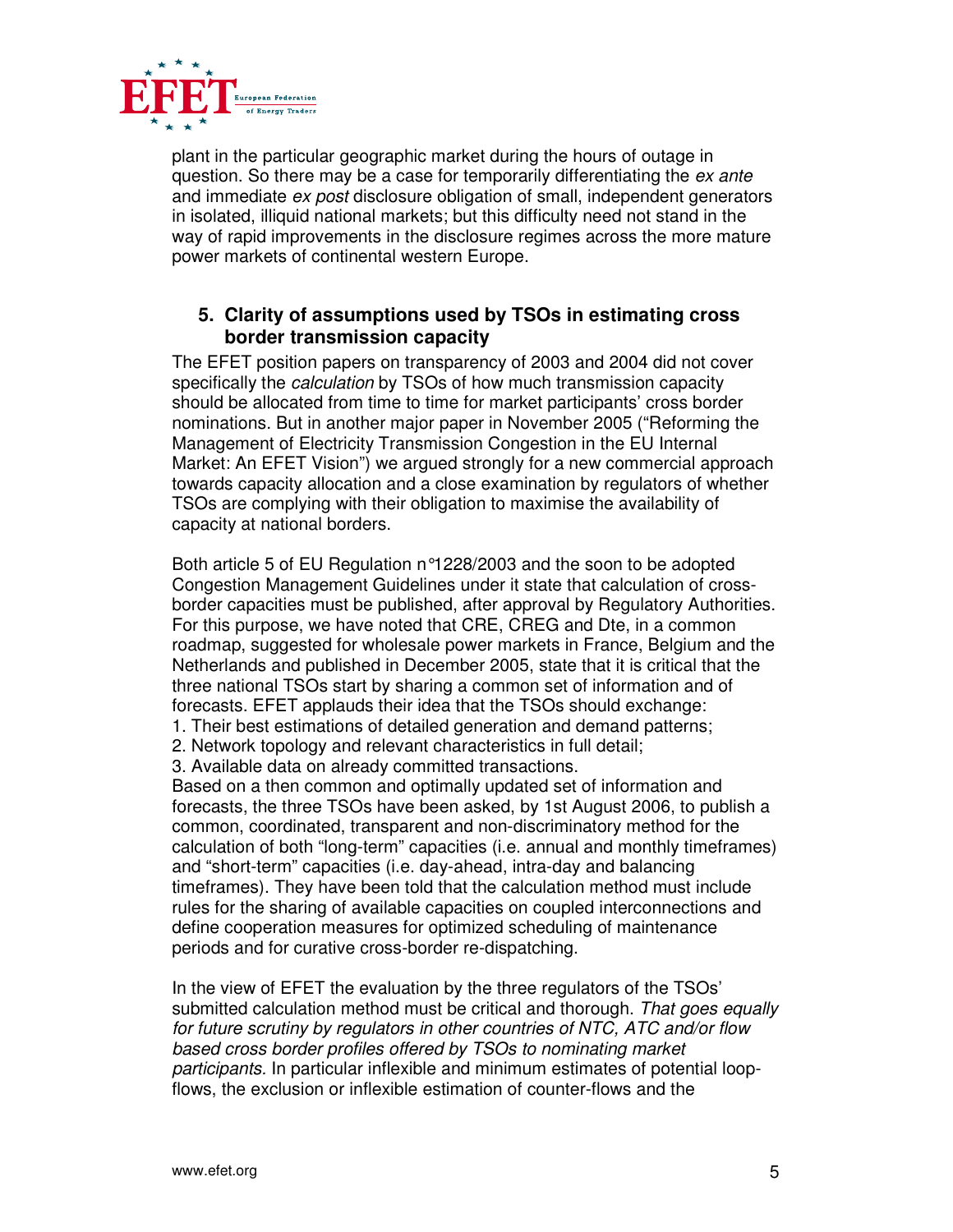

unquestioned inclusion of national  $n-1$  security values, as a justification for permanent standby capacity reservation at a border, will need review.

EFET calls for the publication in full *without delay* of assumptions behind, and estimation methodologies for, all NTC and ATC values now being used.

#### **6. The transition towards prompt publication of individual power plant availability**

.What steps might regulators now contemplate, based on the background we describe in section 3 above and from the considerations we have analysed in section 4 above? Happily ERGEG now has access to comprehensive market concentration, wholesale liquidity and market share data obtained by DG COMP in the course of its electricity sector review. DG COMP have also analysed patterns of control of price setting plant and potential vertical market foreclosure. That data and the accompanying analysis could now be used to establish priorities for requiring greater ex ante disclosure of plant availability. It should be possible to suggest:

- Narrow bands of aggregation of plant by fuel type according to which type is marginal at different times in the larger, already more liquid markets,
- Restriction of aggregation by fuel type across price zones, or smaller areas if feasible, and even
- Temporary differentiation of the disclosure obligations of generators who are vertically integrated within a given geographic market from those who are not.

ERGEG and DG TREN should subsequently keep under review the right time to progress from aggregated ex ante generation data publication to a plant by plant disclosure system.

## **7. Conclusions and setting a timetable for improvements**

EFET welcomes the ERGEG consultation initiative, but calls for greater clarity regarding any (temporarily) permitted exemptions from duty to disclose data, and for an ambitious timetable to achieve improvements. EFET suggests that ERGEG in particular take a more proactive and determined approach to publication for the market of ex ante and ex post generating plant availability data.

EFET by no means criticises voluntary initiatives to improve transparency regarding generation recently put in place, as far as they go. Yet they remain incomplete and unharmonised across national boundaries. EFET rejects, at this advanced stage of the liberalisation process, the legitimacy of any broad ranging exclusions from disclosure of generation related data, based on assertions of commercial confidentiality, on the risk of facilitation of collusion or on jeopardy to trading strategies. In addition, any costs of organisation and